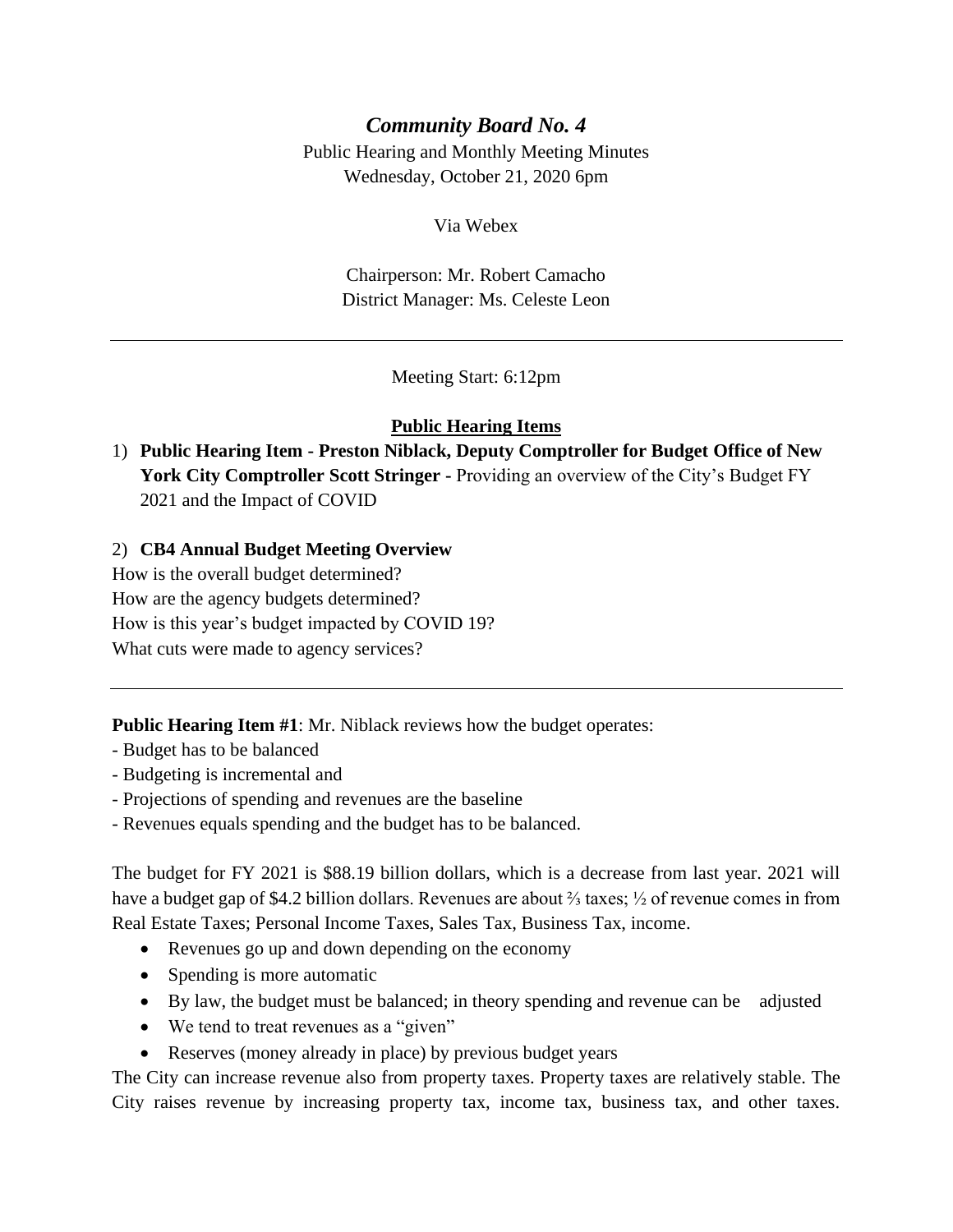Homeowners know that their assessments tend to go in one direction only, which is up. Other taxes tend to be much more stable compared to economic activity. So, in 4-6 weeks before the beginnings of the shutdowns in March 2020, and the end of April, the City lost 900,000 jobs. That means that peoples' incomes were not what they had been, and people were not spending so that is taxable income that was lost and taxes that were not getting paid. As I said previously, balancing the budget is a legal requirement. Spending tends to be a little more stable though as there are no changes in the spending, which tends to continue a straight line from one year to the next. So, in theory, to balance the budget, we tend to treat the revenues as a given.

The process is that (a) the City Council decides how much money they will be spending for a given year; (b) the Mayor gives a final estimate of all taxes and revenue (besides the property taxes) that are available; so, there is a difference and then (c) the City Council decides how much that difference is and how the difference is going to be made up of higher taxes and revenues sufficient to cover the full budget that they adopted. Needless to say, Council members do not like to raise property taxes and they generally do not like to lower property taxes because they will have to cut the budget, so property taxes will remain consistent and so we base our revenue on that. A lot of action on balancing the budget takes place on the spending side. The tax revenue gap was \$8.3 billion dollars. Tax revenue fell by \$1.3 million dollars. We had some areas where we were able to draw down on in the form of education, new spending that has to be paid for, surplus funds, reserves, savings programs, stimulus funds. The Mayor included funding from labor union savings. The Mayor wanted to borrow money which was an unresolved issue.

Agency budgets had to be cut due to the pandemic, i.e., Education, Pre-K to high school; Medicaid, Public Assistance, Health & Hospitals, Social Services, DHS, DOA, DCP, Parks, PD, DOC, Libraries, Major city services, Agency Budget Cuts. Also, Senior Centers, Day Care, Rikers Island population decreases, (large savings); summer school programs, Beacon Programs, summer schools, Summer Youth Programs cut but some funds restored, school busing programs for the summer (some of the Bus companies even got reimbursements) other programs that were not done this year, Sanitation, litter basket collections, 740 routes to pick up, 60% of litter basket routes cut, staff cuts taken through attrition (people who retired, resigned, those positions were left vacant), Arts and Excellence programs in the DOE, and the NYPD enforcement to Placards for windshields and parking enforcement were cut; Beaches and pools that were delayed opening or cut back; hazardous waste cut back. The Police Department budget: \$295 million in police over time. Historically, the City has not been able to control overtime by the NYPD. (There is very little savings there as Police overtime is basically impossible to control). The transfer of School Safety to DOE, (has not completely happened yet). The future of federal aid from Congress has not taken place yet. The Federal Government has their own problems. Most hopeful for funding when election is decided and change in the Senate. We are not in a position yet to consider layoffs. The State made their budget and cut funding to the City particularly in the areas of education and we had some other new areas where we had to somehow pay for. There is a small area of uncertainty, but the State has their own budget gaps, we may be able to get Federal aid after the election and hopefully a change in the Senate, there are other areas of revenue. Not in a position to have to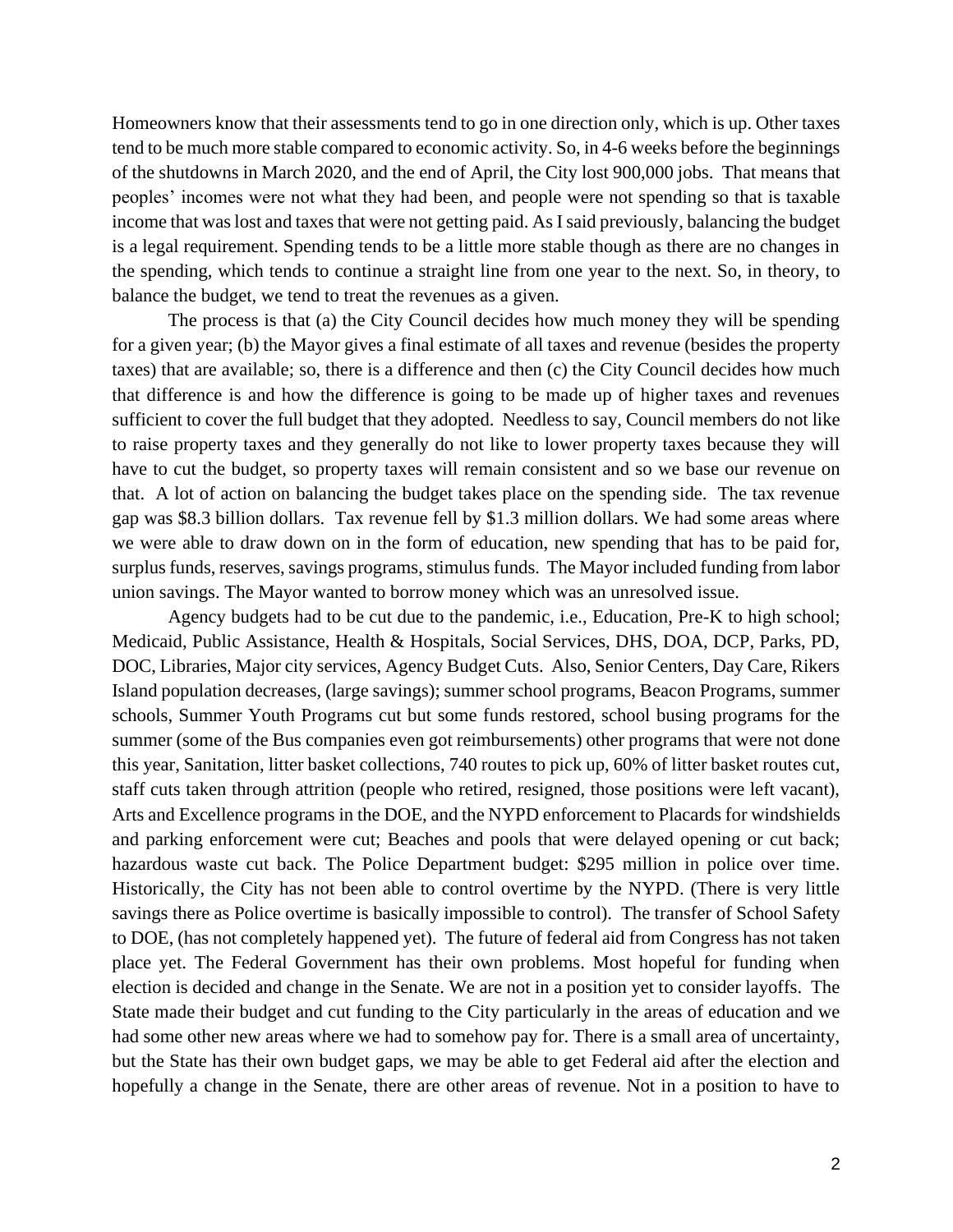consider layoffs, no need to achieve labor savings right now. We are still in decent shape but there is that \$4.2 billion dollar gap out there that needs to be addressed for next year.

#### **Discussion**

**Question:** (from Andrew Choi): How and when will the Mayor decide to evaluate the Budget in November? **Answer**: It is in the City Charter. Scheduled in the City Charter. The Mayor has to update the financial plan once a quarter. The First Quarter update has to come in November. It is traditional but you can't push it beyond that first quarter.

**Question:** (from Desmond Monroe): I know the Mayor has been talking about affordable housing before the pandemic and now with so many people out of work, and how will the budget cuts affect Affordable Housing in the City? Capital Planning for the next four years? **Answer**: I did not look at the Capital Budget, but when the Mayor presented his Executive Budget, he also put in an updated Capital Budget Plan that pushed about \$1 billion dollars for affordable housing out to 2022, 2023, and 2024. We have had a continuing dialogue with the Mayor about putting the capital program out right now does not make sense. Interest rates are low, it is a good time to borrow and we have plenty of needs and it creates construction and other jobs. On the affordable housing front, given the Mayor's affordable housing plan, it was a little surprising that he moved so much of the plan out into future years. But I l cannot tell you right now off the top of my head, but I just do not know what the impact was for affordable housing construction for the fiscal year that ended on June 30th, and I can pass that along and I can look it up.

**Question:** (Louisa Chan): What adjustments have you had to make regarding the changes that have been made regarding taxes, etc. companies not renewing their office space leases, people working from home, etc. How has that affected your revenue projections for next year? **Answer**: The biggest decline so far is in the sales taxes. And shutdowns of stores, hotels, restaurants, theatres. Sales tax really crashed for a couple of months and the great deal of restrictions on suburban people, who normally would come into the City on a workday, are not coming into the City and who would spend a great deal of money are not commuting on a daily basis and that is a cause of a loss of a lot of revenue. Income tax has been down some. Property tax, commercial office space works through an assessment process, and that has been our biggest revenue producer. Normally, it takes about 5 years to work its way down fully through to what the taxpayer pays. But I really don't know. I know we read stories every day about people not renewing their leases and Google packing up thousands of feet of commercial space, but you really don't know, and it is not clear yet. We will have to do an updated forecast in a couple of months then.

**Question**: (Jose Guzman): What are the projections for program cuts to CBO's? Homeless prevention, legal services, school programs, cuts to social service, the kinds of contracts that the City has with providers of social services. especially in North Brooklyn? **Answer**: Specifically, what happened this year with the cuts that specifically went to social services and non-profits: The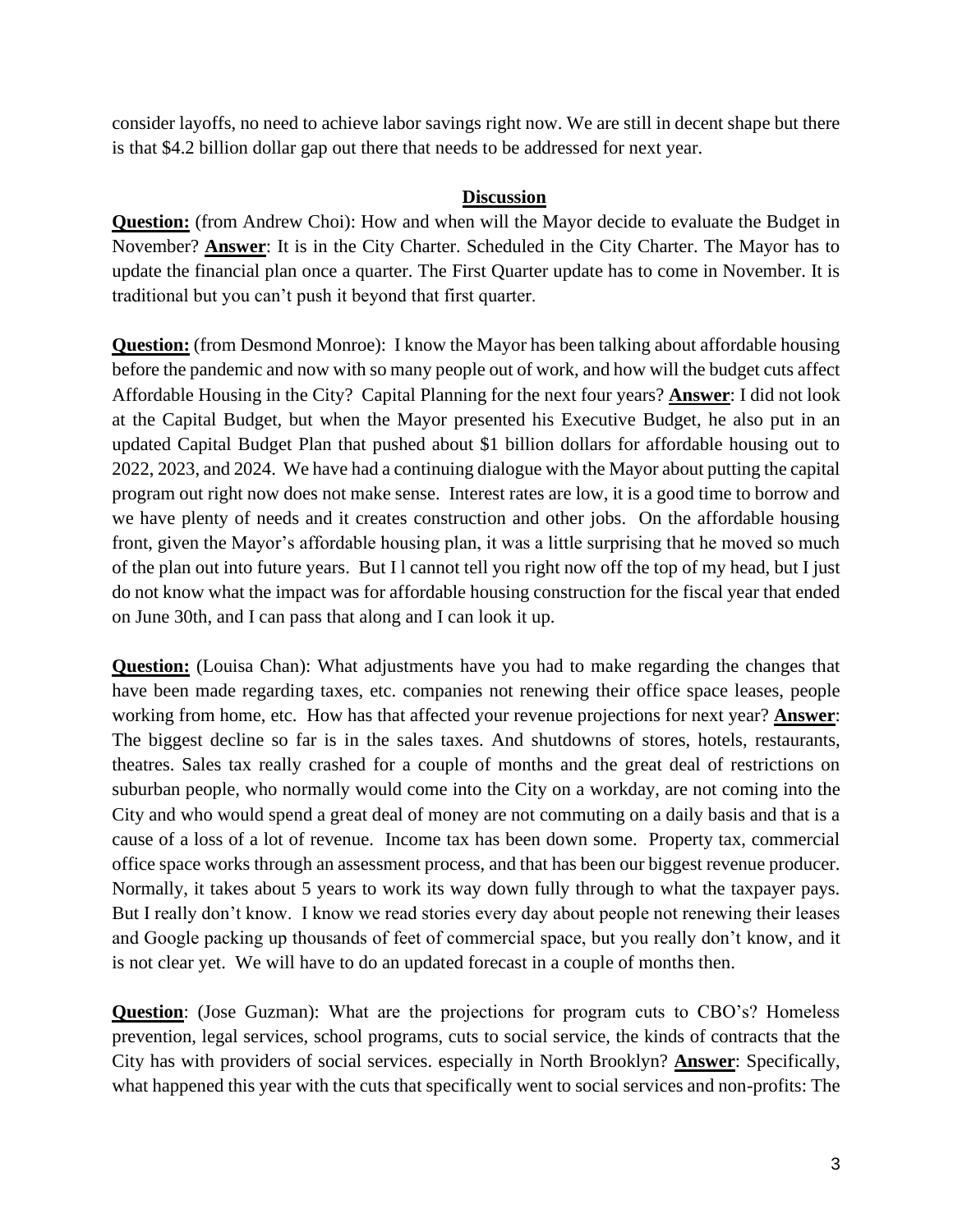City, with our help by urging, tried to make matters as whole as possible. They tried to make some big changes here, so the SYEP, they assumed that it was not going to happen at all, and they cut off the funding for contractors and left them sitting high and dry and that was a mess. It took a while to sort out so in the future, and I don't know. I think it is inevitable there will be some sort of cuts to the budget, how much and where it will be hard to say. We talk very often to the nonprofit community and we hear all the time about the issues they are having with the City, we try to help where we can, but it has certainly been a difficult situation, it has been several months, but we just have to wait and see what happens in the budget update.

**Question:** Debra Hicks: (Non-Board Member): Did the Mayor take a look at the Police Budget and redistribute the funds for non-militarized police to community services? **Answer:** There is really no change to policing *per se*. The budget permits the hiring of new police officers and brings the number of uniformed officers down somewhat. There are no fundamental changes at all as to how the police operate. So, the answer is no, the Mayor made no changes on that front.

**Question:** What is the update on the City buyouts? **Answer**: As far as I have heard, there are no buyouts, no retirement programs.

**Question**: (Mary McClellan): Before, they were talking about staff having to give up days, including the Mayor. Has that come to pass? **Answer**: It was announced that all City Hall staff was to take five days from October through March including the Mayor taking furlough days. I happened to speak to a City Hall staffer the other day, who said she could not talk to me right now as she was on a furlough day. So, there are some City Hall Staffers taking furlough days right now. It was also announced that some Managerial employees would also be taking furlough days and honestly, I don't know how many days it was, but I think it affected about 9,000 employees altogether. Also, I spoke to another senior person in the Department of Sanitation, and he said can he answer the question on Monday because he was taking a few furlough days as well. So, people are taking furlough days, but it is really not much money. The furlough has saved about \$860,000.00 but we are looking at a budget gap for next year of \$8.2 billion dollars. I suppose that it has some intrinsic value, but it cannot do much in terms of making a dent in the gap.

**Public Hearing Item #2: CB4 Annual Budget Meeting Overview – Chairperson, Mr. Robert Camacho, and District Manager Celeste Leon summarized the requests for Fiscal Year 2021.** The board's annual budget meeting was held on October 15, 2020 at 6:00 p.m. For a copy of the Budget Requests, please contact the board's office.

FY 2021 Adopted Budget Register: Please note that this is public information that can be found in a variety of different ways through the OMB website and by reaching out to our office. Also, the Department of City Planning issues a full report every year that includes these requests.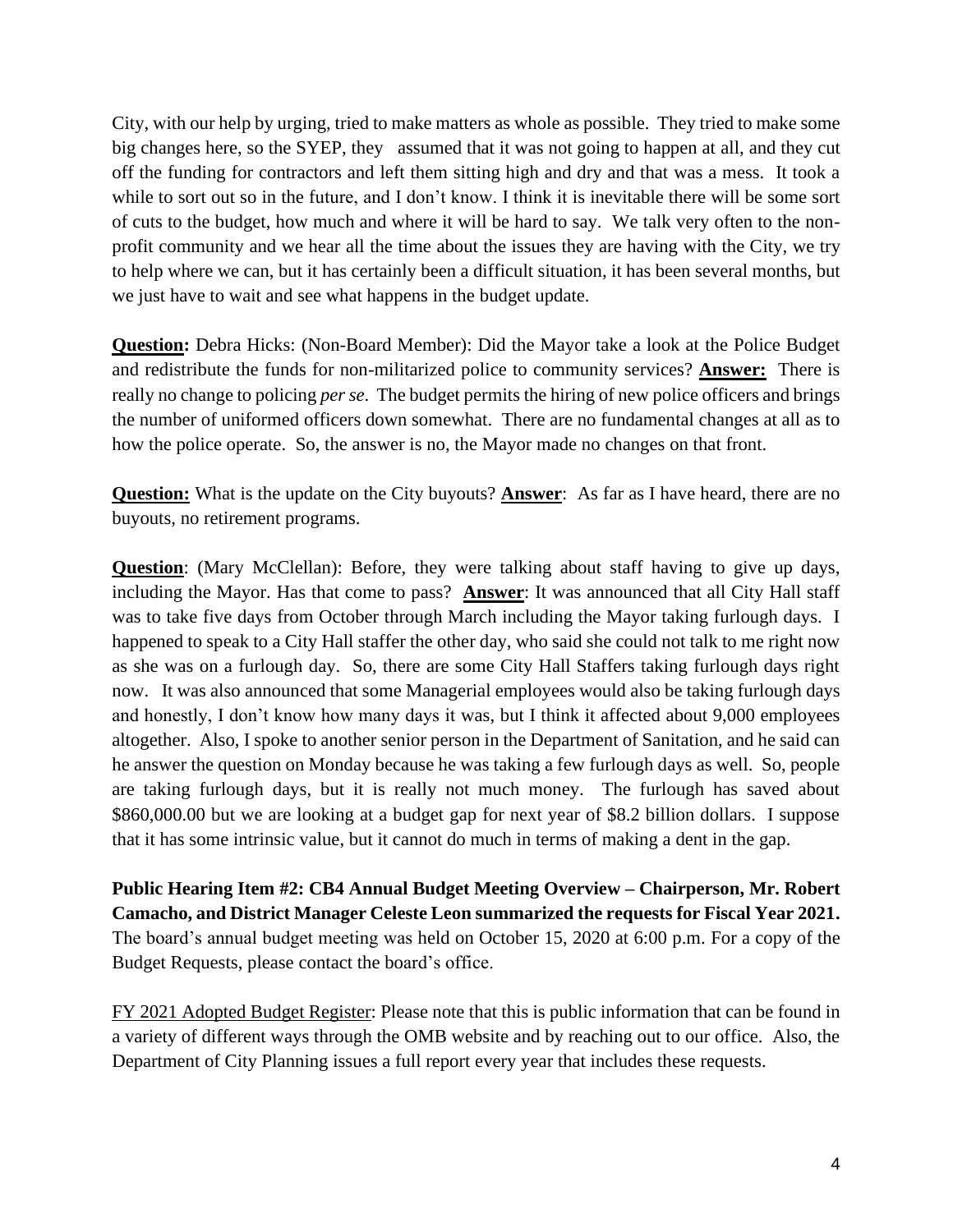Mr. Camacho read the following from the Fiscal Year 2021 Capital Budget Register:

1) Providing more housing for low-income households: We put that as one of our first priorities recommended within existing resources. As you know, with what is going on, we want to make sure that we leave that in so that we make sure that we have the proper housing for extremely low-income families especially with the moratorium that we have. I do not know what is going to happen especially now that there is the rent moratorium on housing extended to January 2021. We do not know if this is going to go in effect or not. We want to make sure that we leave that there and that we have the proper housing for especially extremely low housing. Department: Housing and Preservation Development.

2) Provide more housing for Special Needs Households: The second request we had is to provide for special needs housing and for the formerly homeless. As you can see what is going on with HPD with regards to truly affordable housing, this remains a citywide crisis and they will accommodate within existing city resources. Department; Housing and Preservation Development.

3. Reconstruction of Streets: Request reconstruction of streets from Broadway to Flushing Ave. back to Eastern Parkway. Broadway was one of our major requests. Broadway no longer is the major commercial strip that it once was. Department: Dept. of Transportation. Roadbed is in deplorable condition and needs to be addressed. They said that supporting agencies will supply the follow-ups and funds are available for the project and we recommend that it be brought to the Borough President and elected officials. The way the budget is, it is our No. 3 request.

4. Reconstruct and upgrade Maria Hernandez Park Comfort Station: The comfort station needs to be repaired and upgraded. Pooling of water, poor maintenance, the availability of funds is uncertain, as with the problems with the budget for the City.

5. Forestry Services: Parks Department.: Pruning of trees and taking care of old trees. Agency will try to accommodate requests within existing resources.

6. Provide New Lights under Elevated Structures: MTA funding. Broadway El and Myrtle Avenue El. OMB - MTA - Supported by Wyckoff Heights Medical Center.

7. Creating and renovating Brooklyn Public Library: DeKalb Library in need of Repair. Agency: Brooklyn Public Library. Basement, exterior windows in need of repair. We put that as our 7th priority.

8. Reconstruction of Wyckoff-Myrtle Transport Hub: Need of upgrade due to delivery, EMS vehicles, lots of traffic and all types of vehicles. Responsible agency: Department of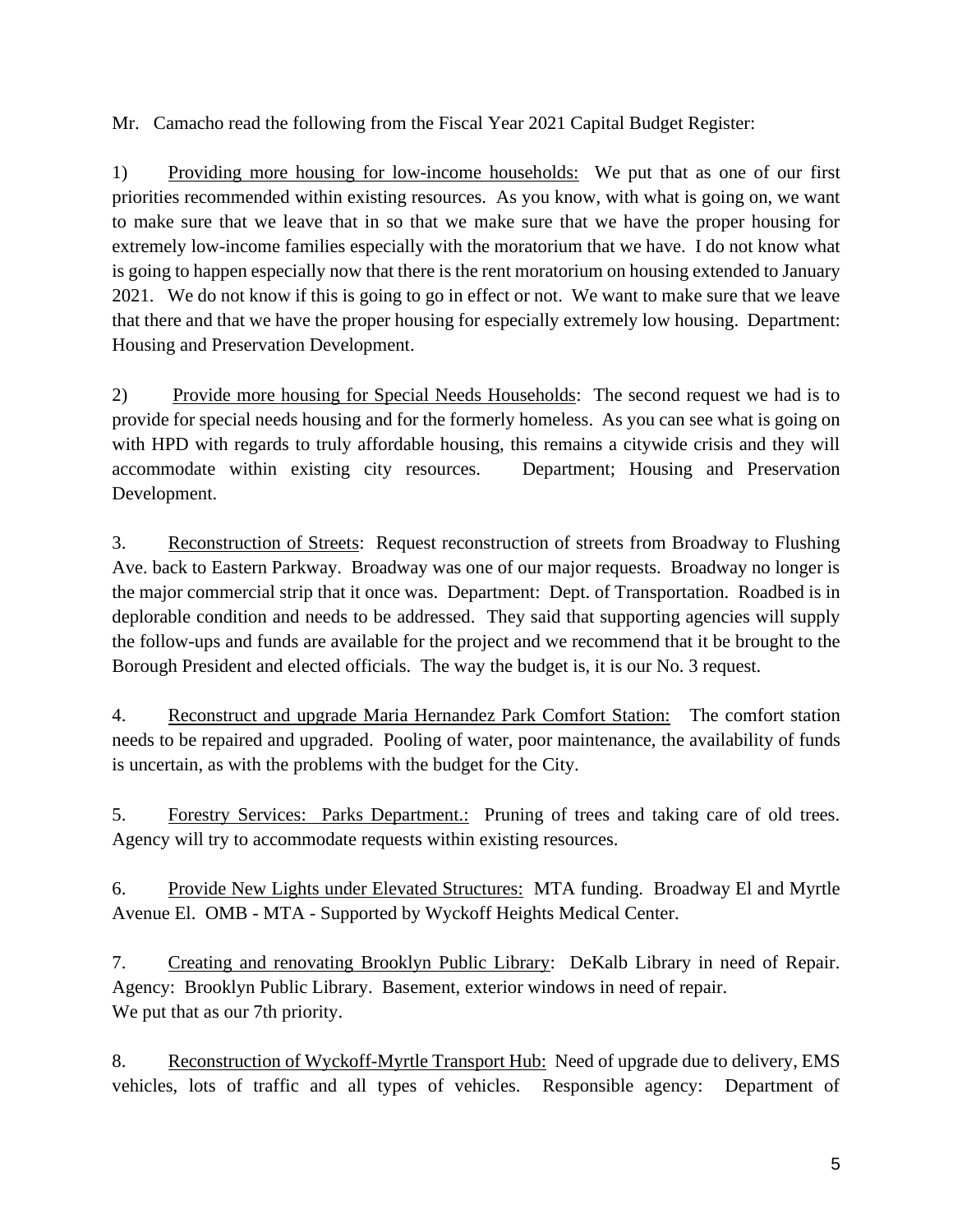Transportation. Sponsored by Audrey Johnson and the cross streets are Flushing Avenue to Cooper Street. This request has already been funded.

9. New construction in Irving Square Park; new comfort station in Irving Square Park. Agency: Parks and Recreation. Capital funding project. We were told to ask our elected officials of CB No. 4 for funding.

10. Repair and upgrade Wilson Ave. L Line Station: As you know what is going on in Transit, restore L Line DeKalb Station including install new elevators. The station has increased community value but, as you know, the station has gone down and contract status unknown. We left that as our "10."

11. Repair and Upgrade Wilson Ave. Station: The "L" Line. We also indicated that we wanted ADA accessible to the Rockaway Parkway bound side. You know what is going to happen with that.

12. Department of Education Pre-K Programs: We requested establishment of Pre-K Programs for all schools in the neighborhood and DOE Early Learn Centers in the neighborhood. Consider existing childcare centers as host sites. Capital funding is needed, and it goes under further study. As you know, DOE has other issues with no children attending school as it is.

13. Reconstruct Streets from Myrtle to Wyckoff Avenues: Myrtle Ave. directly links Queens to Brooklyn. It is a major corridor with the M Train and the Bus lines. Two lane bus traffic makes it potentially hazardous as a main corridor. DOT has in-inhouse repair plans. Whatever money they have will be just to rehab Broadway to Wyckoff Ave. Agency: DOT.

14. Make Investments in Local Business District - Broadway, Myrtle Avenue, Knickerbocker Economic Development: Most of the stores are closed down there and we want to make sure that they do something as far as economic development. We want to make sure we can get the businesses to come back. They said that further investigation is needed and to contact the Agency.

15. NYC Police Department Equipment Requests: As you can see, OMB does not take any position on this issue despite historic low crime rates in Bushwick, statistics show increases in grand larceny and quality of life concerns. Request is made for a mobile command center. Further study and analysis are needed.

The District Manager summarized: Mr. Camacho just walked everyone through the Capital Budget Requests. We remind everyone who is new to this process: Capital Requests are \$1 million dollars or over and below that amount is an Expense Request. We only get 1 request per year and this is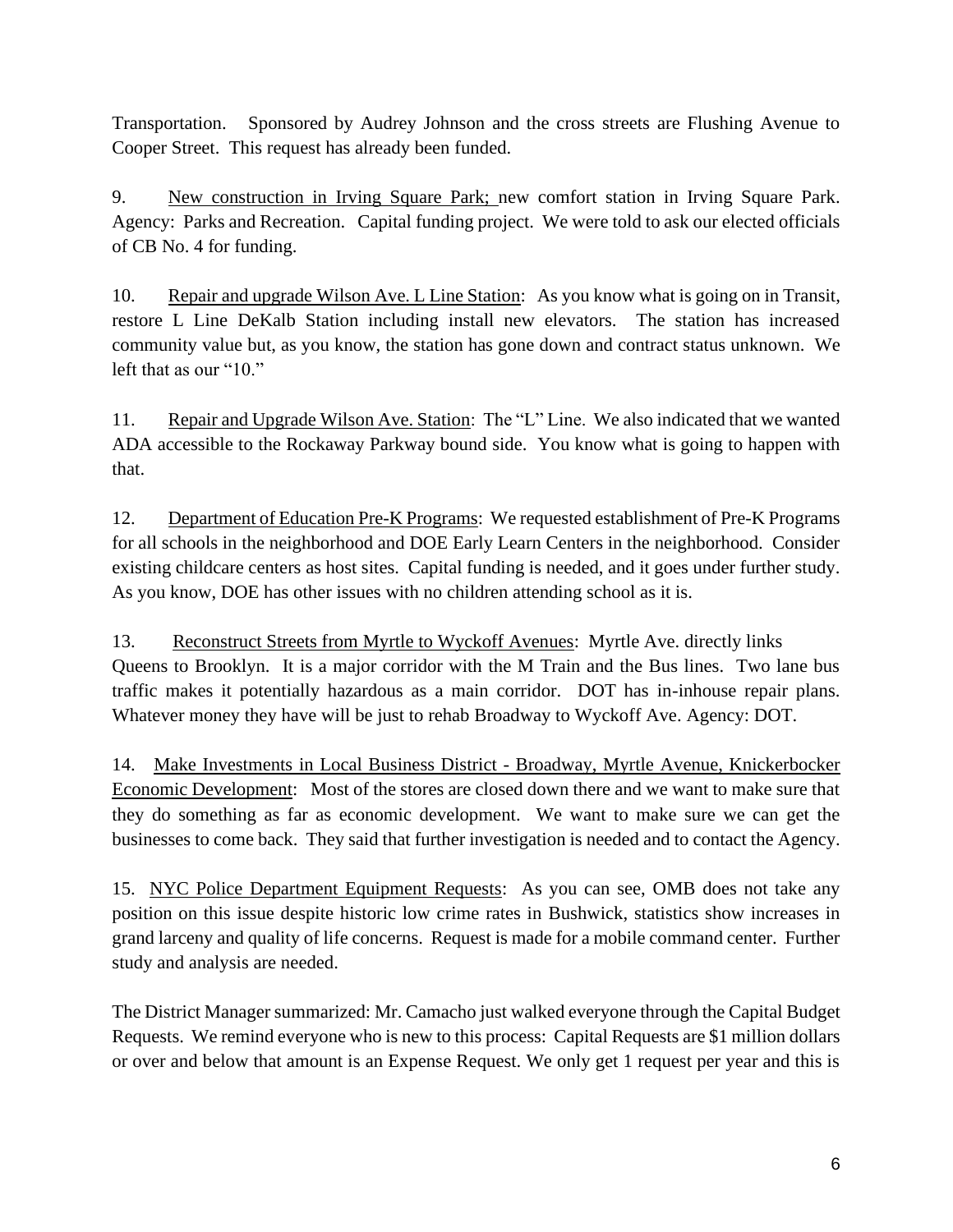for FY 2021. Each year when we meet, we plan for the following fiscal year starting July  $1<sup>st</sup>$ . I will check the chat box to see if I have any requests from the public.

**Question**: (Andrew Choi): Wants to know about tree pruning and where in particular? **Answer**: District Manager response: Trees are pruned on a seven-year cycle. Trees grow every spring. There are blocks who had the trees pruned 3 years ago, maybe 5, but they certainly need the trees to be pruned again for safety reasons related to trees or they (the trees) may be hanging closely on a property. It certainly is an ongoing issue throughout a neighborhood. Park trees are done by Dept. of Parks pruning. No private property trees are pruned.

Mr. Camacho responds: It is not only the sidewalk trees but trees in parks. As you know if it rains heavily, the trees grow, they also grow even in the winter. The only time is when it depends on what it is the soil gets wet and the tree blooms, that is when you see that it comes out of the ground and if you trim them, air flows through the tree and the tree stays stable. So, that is very important as you see a lot of trees toppled and we have a map that each area we go and trim the trees and they break it down. So, by the time they come around again, the trees are already starting to bloom and blossom.

**Question: (**Trina?) Who decides the priority? **Answer:** The Budget Committee reviews 311 data, calls and emails to the board's office. The committee will generally decide during their meetings by vote. The question is how they formulate the pruning in areas in a variety of ways.

**Question:** Debra, Re: Broadway, Myrtle, Eastern Parkway. **Answer**: This is a promise not kept since 1977/1978. Myrtle to Flushing got the money and Broadway to Eastern Parkway got nothing. If I am not mistaken, this has been ongoing for decades. **Answer by Mr. Camacho:** Yes, and this has been requested for some time. And they all come back that they have no money. Broadway has not been revitalized since 1977. I imagine people have been doing what they can. Remember, it is two sides; one side is Bedford-Stuyvesant, and one side is Bushwick. **Answer by Ms. Leon:**  And for context, we have been advised by the Brooklyn Borough Commissioner that we have to find a way to organize all the elected officials from both sides in order to get support for funding for that project. **Answer by Mr. Camacho**: You can do one side and not the other. So, it has to be one side on Bed-Stuy and our side too. All the elected officials.

Ms. Leon thanks all the committee members who attended the budget meetings.

#### **Regular Meeting Agenda**

#### **1. Roll Call**

**Board members in attendance**: Robert Camacho, Rev. Grace Aytes, Joshua Brown, Raul Brown, Gardea Caphart, Luisa Chan, Melissa Carrera, Andrew Choi, Daniella Davi, Elvina Davis, James Fitzgerald, Freddy Fowler, Egaudy Gomez, Anne Guiney, Rev. Magdalena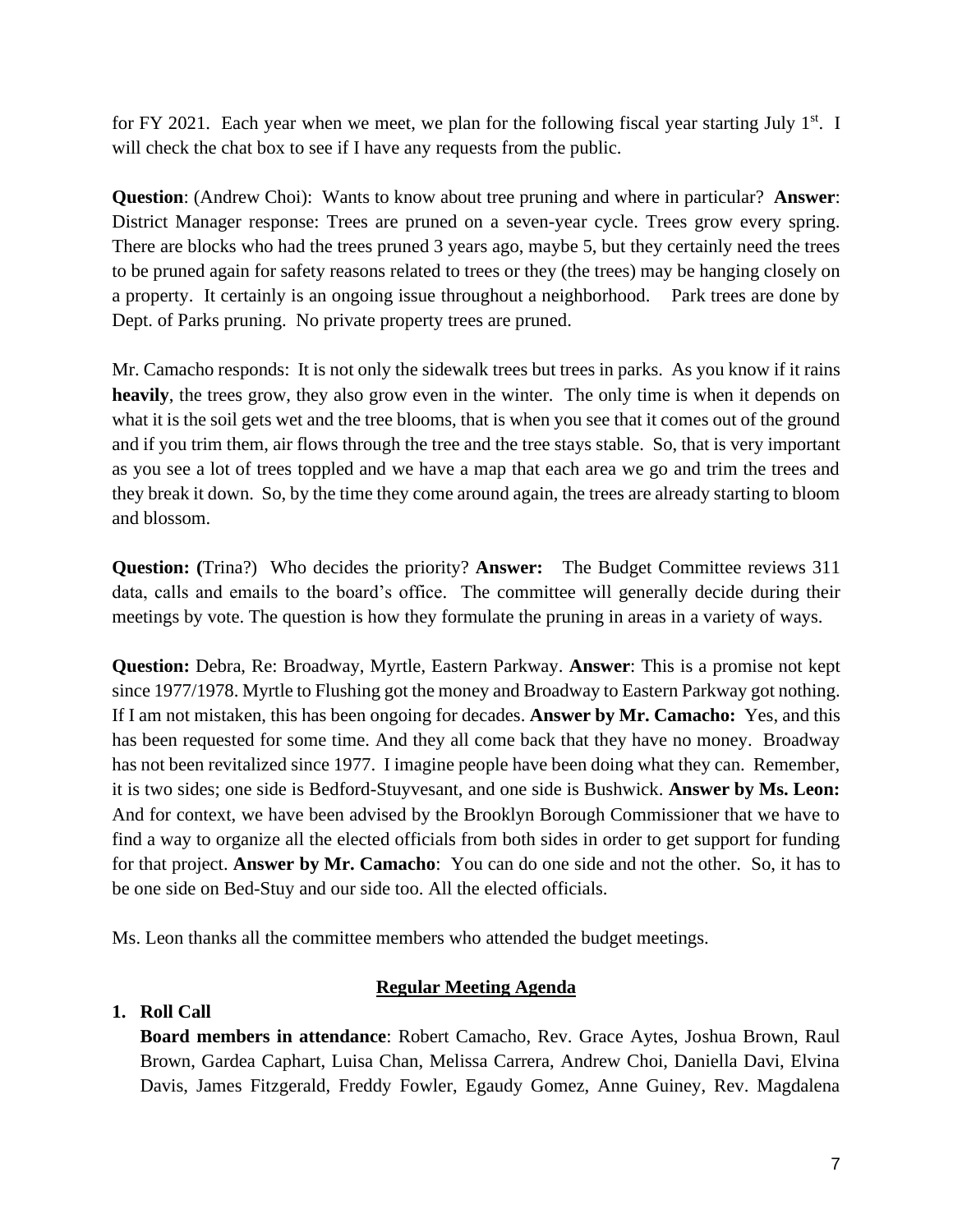Gutierrez, Jose Guzman, Tenisha Honeygan, Barbara Jackson, Christian Jock, Luisa Jose, Mary McClellan, Desmond Monroe, Sammy Nemir, Christine Peking, Cheryl Jones, Acire Polight, Gladys Puglia, Raul Rubio, Julio Salinas, Vernedeaner Shell, Dustin Sonneborn, Annette Spellen, Jerry Valentin, Carlotta Williams, and Odolph Wright

**Excused**: Melissa Carrera, Andrew Choi, and James Fitzgerald

30 Board Members present – constitutes a quorum.

- **2. Acceptance of the Agenda.** Elvena Davis moves to accept the agenda for this evening and Mary McClellan seconds. Motion Moved.
- **3. Acceptance of Previous Meeting Minutes: Celeste:** The minutes were sent in time but not in enough time for the district manager to review them in advance. I will send them tomorrow morning. Is there a Motion for the Board to table them? Motion made by Raul Rubio to table the minutes and seconded by Annette Spellen. Motion carried.
- **4. Chairperson's Report: Mr. Robert Camacho:** Thank you all for attending. I hope all are safe. Love you all and miss you all. We are working from home and I am on the phone all day or on the web. We all must look out for each other especially in these times. The Chair further comments that if you go outside to get coffee, you have to come back in. He does not know how people can do it these days. I am trying to do the best I can with what I have and just want everybody to be safe especially our Board Members. We don't know what is going to happen to any of us, especially now. Once or twice a week I go and get some food and you should see the lines. I have never seen anything like this in my life, you know, the lines. You give and then it never ends, and you want to keep giving, giving, and giving. It is so hard, and people are not working. Some of the people who were making daily deliveries, they are now limited to what they can do. I do not know how these people can do it, but I hope that we come out alive. We have been there before in 1977, so we just have to stick together and make sure that Bushwick survives. I know that I have faith in all my Board Members, and we need to know that we can work together. I want to thank Celeste and the people in the office working. We get all our complaints and please use the phone, if someone has an issue call 311, give us the Complaint No. and we can take care of it. Let's go out there and make sure that the people are being heard. If we can't take care of it, then we will try our best to do whatever it is that needs to be done to make sure that we represent Bushwick strongly.

**September 17, 2020:** Met with Knickerbocker Task force. There are a lot of homeless people in the plaza, trash garbage. A lot of people are eating outside, feeding birds. We know that the birds will be around if people are eating food, so they are setting something up in regard to taking care of that plaza and cleaning and doing programming. That will be a good thing if we can get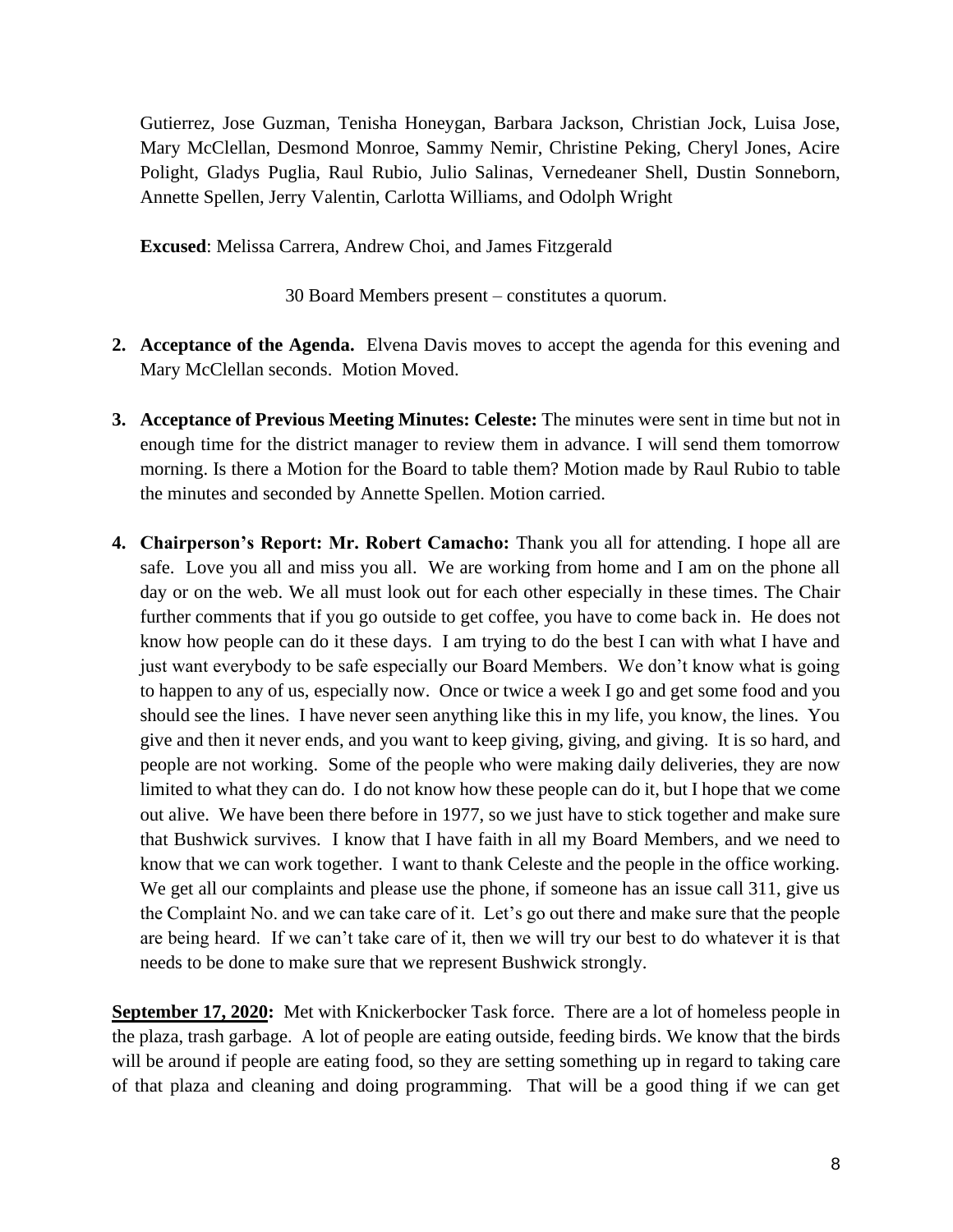programming and regarding the programming, the problem is getting insurance. Who is going to do the programming and where will they be getting the insurance? That could be a great problem. That is a DOT spot.

**September 18, 2020:** Attended Woodhull Medical Center where they were painting a community mural for the area.

**September 19, 2020:** Maria Hernandez Countdown for 2020 Census. Since the President eliminated the date for final census responses to be in so at that day, we collected 68 census forms. It was awesome and we did it there and we did it in Irving Square Park. They marched with the Senator and it was awesome. Our vice-chair, Joshua Brown, participated in one of them and it was great.

**September 21, 2020**: Zoom Meeting with Senator Charles Schumer and Maritza Davila regarding the funding from the President for PPE, Cares funding. No funding has come so far.

**September 24, 2020**: 4:00 p.m. Meeting with NYCPPA and Health on Pilling Street regarding Pilling Family Services requesting a Mental Health Program at that facility.

(Celeste will fill you in on this matter regarding if they got the funding for the Health Education program in that facility for the people who attend there.), The clients receive family services and they want to add additional services from outside people which are some of the people in their family, so there were issues with that, and Celeste and I sat in on the meeting.

# **Monday, September 21, 2020 at 6:00 p.m.:** EPTS and PRC Meeting.

**September 22, 2020: 11:00 am:** Graffiti Removal on Knickerbocker Ave. I joined the 83d Pct. with graffiti removal covering it over with fresh paint and fixing it up.

**September 21, 2020:** Attended Gala with RiseBoro Zoom Meeting Gala. I don't know how they did this, but I attended and did a "Cardi B" thing.

**September 22, 2020 at 6:30 p.m.:** I attended the East New York Association Panel regarding homes that are under tax liens. A lot of people are going to be losing their homes due to tax liens in the 37th District. They are selling the tax liens. I do not know if they have pushed it back, but a lot of people are going to be losing their one- and two-family homes basically. We have a lot of nice homes in Bushwick that are under the tax lien status. They will be sold to someone and they eventually will take title to the homes, so we need to get together and make sure that we try to help these people.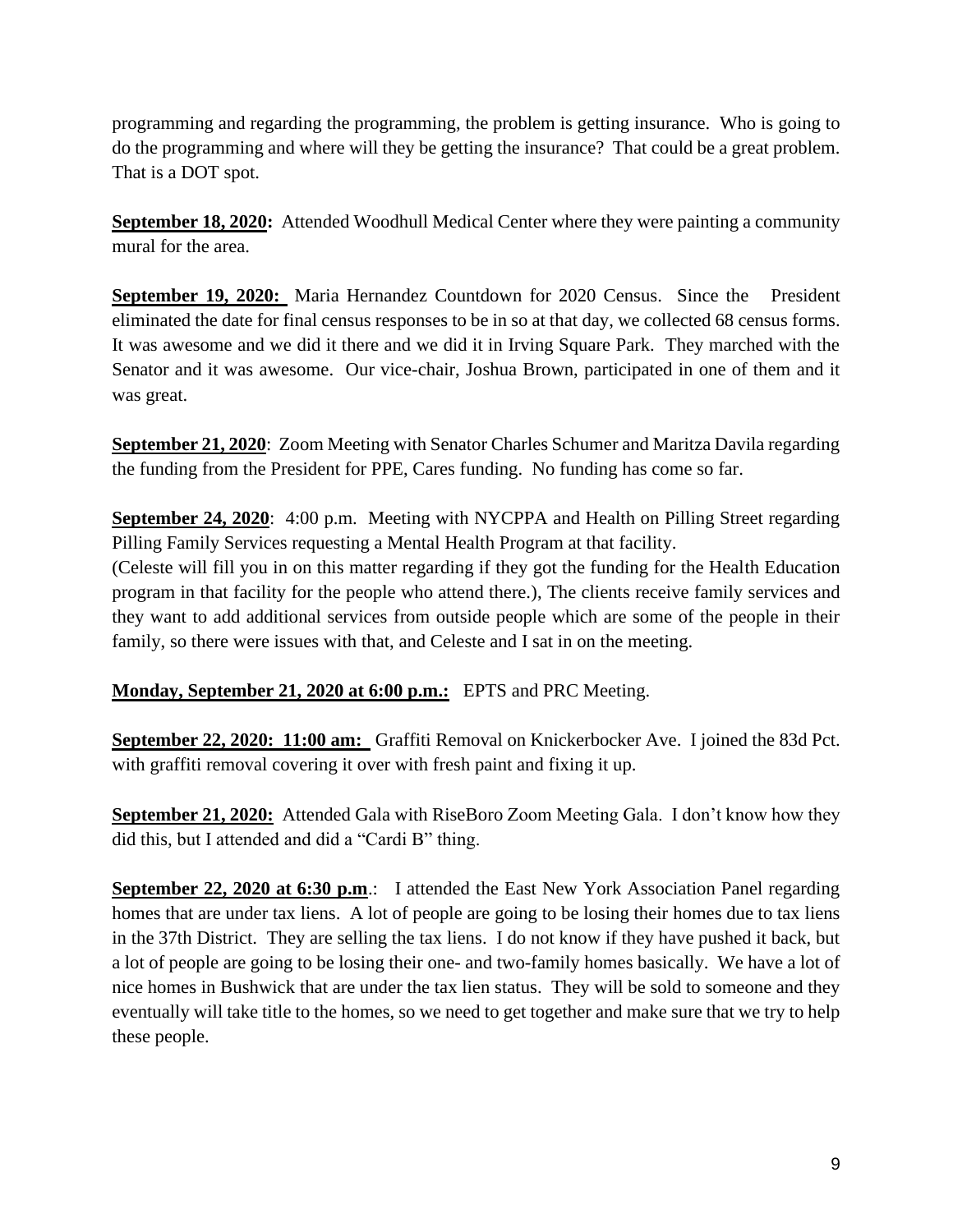**September 23, 2020:** The 83rd Clergy met on Zoom for the first time. It was nice. A lot of people were there. We got a lot of prayers.

**Thursday, September 24, 2020**: The FY 2022 Budget Consultations: We met with DOB, HPD, EDC, SBS, NYCHA and Parks.

**September 26. 2020:** We did another countdown again on Halsey Street.

**On September 26, 2020:** The Bushwick Clean Initiative - They go out and help Bushwick clean the streets, the parks. They have their own tools and when they go out and clean the streets, you come back, and the streets look like they have done nothing. So, we want to educate our people that we need to keep our neighborhood clean by putting your trash in the garbage, cleaning the sidewalks 18 inches into the curb, and make sure we keep Bushwick clean. That was a good working group that we had.

**On Thursday, October 1, 2020 at 6:00 p.m.:** we had the Arts and Culture Committee who will report.

**Thursday, October 1, 2020 at 7:15 p.m**., the Community Board Briefing with the Mayor's briefing with what is going on with COVID 19 in certain areas.

**On Friday October 2, 2020**, we had another Budget Consultation with DYSY, DOT, DEP, SCA, DOE, SCA, FDNY and NYPD.

**October 3, 2020; 12:00 noon to 3:00 p.m**. Hope Gardens had their Family Day. They had PPE for the kids. They gave out book bags.

**October 4, 2020:** Goodwin Place Clean-up Block. The Borough President was there. Celeste and I were there. We did a lot of cleaning and we wanted to make sure he came out and visited some of these block associations and get to know the people. We told him we needed him to come on Wednesday, October 6, 2020 to thank the people who were giving out the food. The man is a very nice man. He has a restaurant at Bushwick and Flushing. He gave out truckloads of food, gave out turkeys, and he is giving back. He is suffering because he is only doing take-outs, but he is giving back to the community.

**October 7, 2020**: Executive Board Meeting.

**Friday, October 9, 2020:** RAD Meeting. RAD opened their facilities already. They completed all their low-rise buildings already. The landscape, they are starting to work on, and all the cameras are up in Hope Gardens. They also are distributing food every Friday at 85 Palmetto Street. They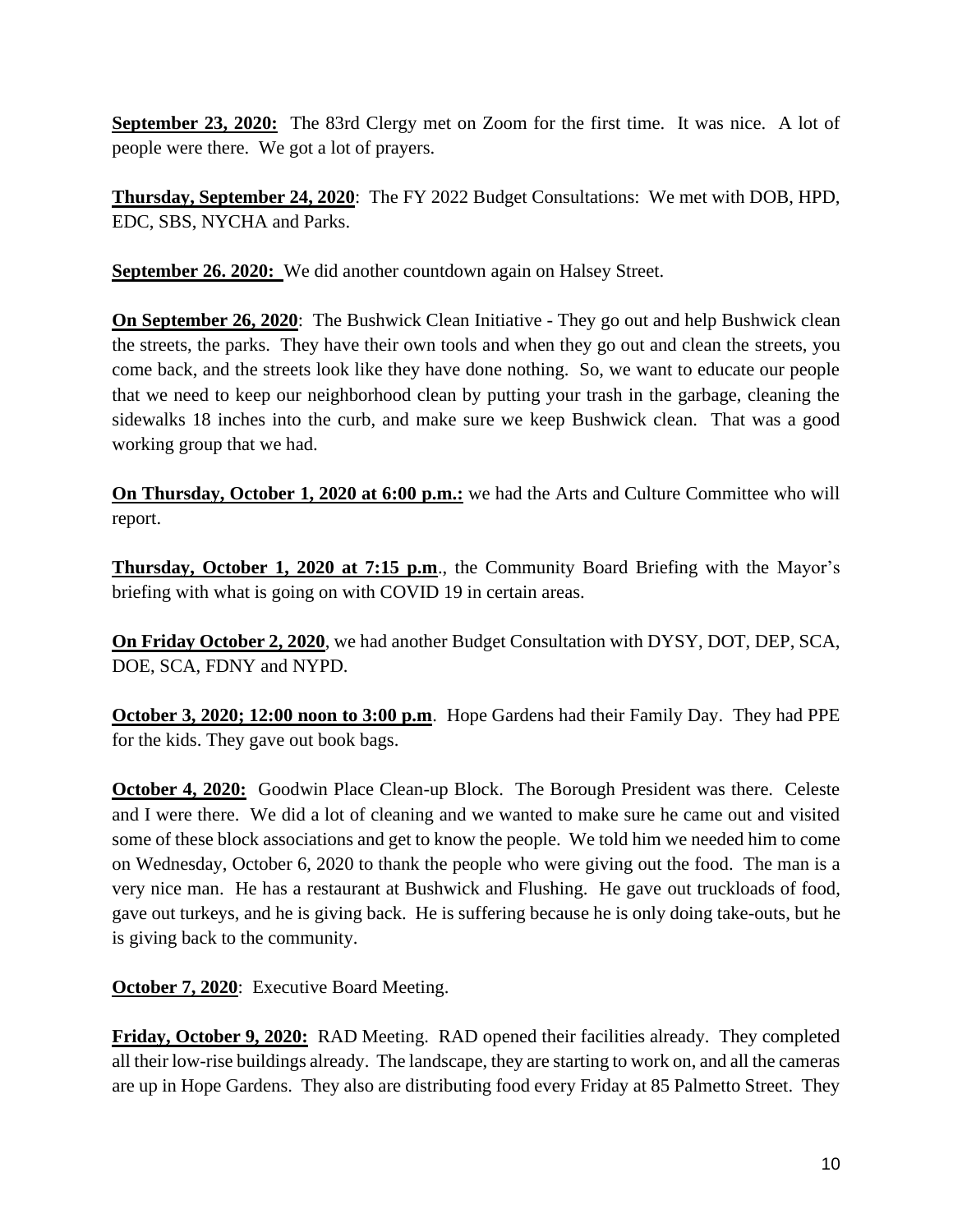want the people that live in the apartments to start getting their paperwork done, their tax credits, for their apartments because they want to extend to 3,000 apartments that have not been done. Also, good news, because a lot of these are families that live in Hope Gardens with members of their immediate family, they will be grandfathered in if they have their paperwork updated. RAD will also help them apply for Section 8, so those people who have been there for so many years whose names were not on the lease can stay and keep that apartment, so we are working with them.

I also want to thank Barbara Smith because on October 10, 2020, they will be renaming Knickerbocker and Menahan after Detective Taylor after 43 years. This officer was gunned down and killed on Linden Street while answering a call.

**October 14, 2020:** I did a press conference at 114 Knickerbocker regarding teachers contracting COVID. So, I was in a press conference with Maritza Davila there and we want to make sure they get their PPE's.

**On Wednesday, October 14, 2020 at 3:00 p.m**., we had a meeting with Maritza Davila and the MTA regarding chipping paint along Myrtle Avenue. The problem is much broader that it actually appeared, and we have to see what they will be doing about this problem.

**October 14, 2020:** The Knickerbocker Ave. Task Force met.

**October 14, 2020 at 6:00 p.m.** Annual Budget Meeting.

**October 20, 2020 at 11:00 a.m.** Met with the Bushwick Community Partnership

**October 21, 2020**: Clergy Council Meeting

#### **Introduction of Elected Officials and/or Representatives:**

- John Blasco from City Council President Corey Johnson's Office representing 37th CD
- Julio Salazar, Congresswoman Nydia Velasquez Office; Contact Information is in chat box.
- Jonathan Pomboza, Representing Kings County District Attorney Eric Gonzalez 350 Jay Street, Brooklyn, NY, Tel. No. 718 250-2340; Cell No: 347 986-6146.
- Marcus Harris; Special Assistant to Borough President Eric Adams, Tel. No: 917 324- 2680, Office 718 802-3700 call and leave message.
- Taeka Haraguchi from Comptroller Scott Stringer's Office; Tel. 917 594-2129 (email [THaraqu@comptroller.nyc.gov.](mailto:THaraqu@comptroller.nyc.gov)
- Ramon Pebenito of State Senator Julia Salazar's Office. Make an appointment to meet us at 212 Evergreen Ave. or call us at 718-573-1726.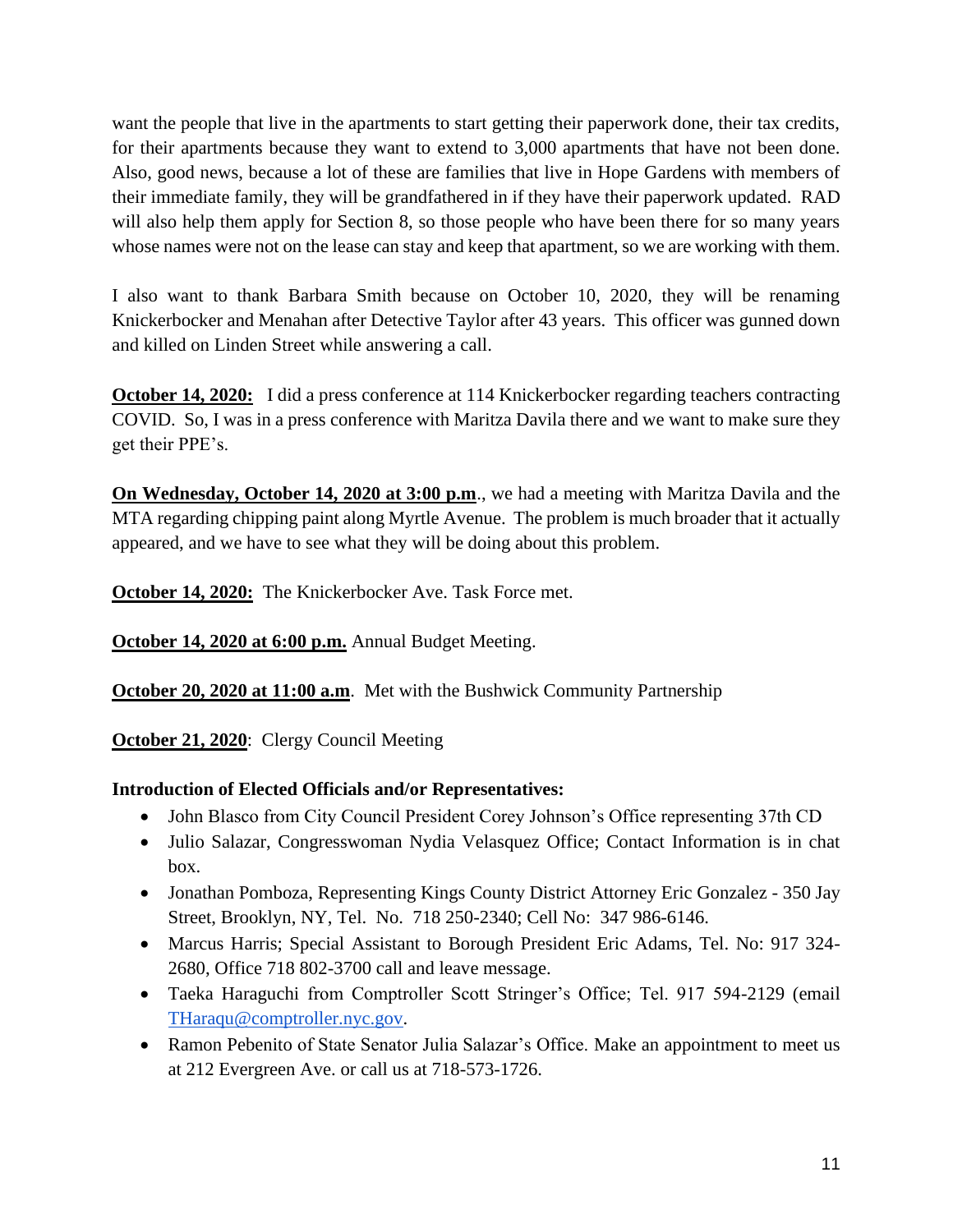#### **Representatives from Community Based Organizations:**

Nivia Butler, Children and Family Treatment Support Services, Coalition for Hispanic Family Services at 315 Wyckoff Avenue & Gates. The program offers therapeutic services for children and families in their homes and remotely. Anyone who is interested in family services, I left my number in the Q&A. (Tel.): 718 497-6060 Ext. 364. If you know of any families who would benefit from our services, please send them along.

#### **83rd Precinct Commanding Officer, Deputy Inspector Ronald Casazza:**

The Deputy Inspector shared that he met some Board Members already. Most of the others have not been met. He has been here for three months already; the community has been great, and I am looking forward to meeting all Board Members in the future. I can't reiterate enough how important this community is, this is your community and anything that goes on in this community you should be aware of and be a part and that is something that is very important to me. Any of your concerns and issues are also very important so I am looking forward to working with you and if I can help, I will be there for you. In my short time here, we have not seen what some of the other communities have been experiencing with the violence. Although it has been tough for these other communities, we have not seen that, and I am grateful for that and thankful for that. It is a testament to the Police Officers of the 83d Pct., and the good work that they do every day. There are some things that I have seen in my short time here, obviously some of our commercial businesses have seen an uptick in break-in's, also, cars being stolen, motorcycles being stolen, and that is also a big issue that I have seen in the community, but it is something that we are constantly working on and something that we are working to improve. I will try to do better and make the quality of life here in Bushwick better for the entire community as well. I will not take too much more of the time and I look forward to working with all of you in the future.

#### **5. District Manager's Report - Ms. Celeste Leon**

Good Evening. This is one of the busiest months. As you all have heard, this all happens as well as our regular business. I want to thank everyone that participated, and I want to encourage everyone and all Board Members, if you want to participate in this process, please reach me at the office.

As the weather continues to get colder, I encourage everyone to take advantage of the resources that are in the neighborhood like getting a flu shot, stocking up on PPE, as well as other essentials and being prepared for the winter. As Mr. Camacho mentioned in his report as well, we must also keep in mind that many of our neighbors, friends and family members face uncertainty with the impending end of the eviction moratorium. The need for food and support for the most vulnerable community members remains high. Thankfully, with the efforts of our local elected officials and community members, and community groups, the mutual aid continues to be a lifeline for those with the greatest need. The Community Board continues to promote information about these efforts and refer those who need help and those who would like to volunteer.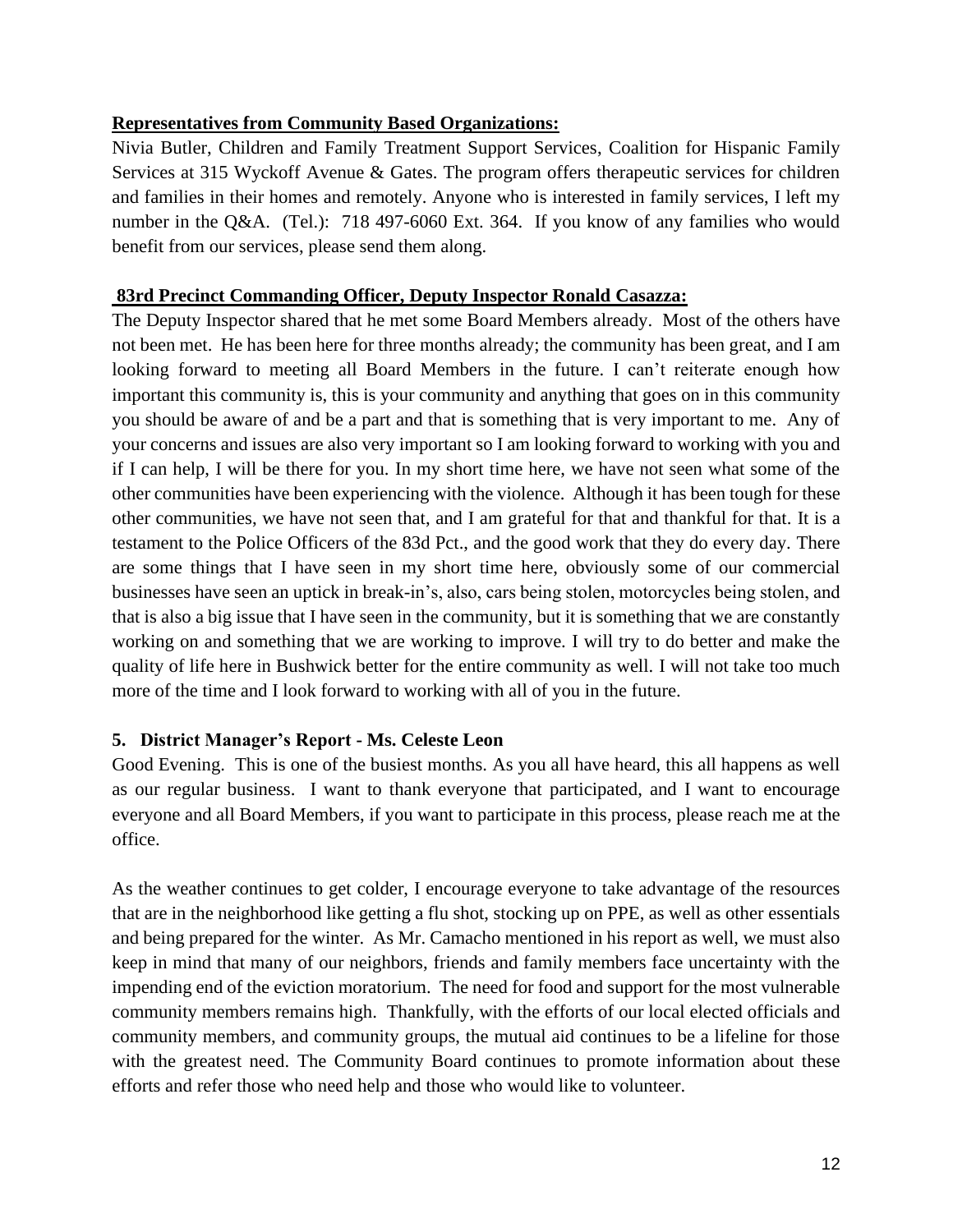I would also like to advise that October is Breast Cancer Awareness Month as well as Domestic Violence Awareness Month and the latter half of Latinx Heritage Month. Thank you to all the advocates and for survivors who continue to need outreach. And, of course, I have included in my report all the meetings that I have attended. I won't go through them line by line, but Mr. Camacho and I attend many of the same meetings, however, I will emphasize some that everyone should know more about. If you would like a copy of my report, I will gladly send it to you via email.

On Monday, September 21, Mr. Camacho mentioned that the Pilling Street Block Association had a conference with the New York Psychotherapy Center, who had submitted an application to the State OASES, which would basically allow them to provide counseling services for alcohol and substance abuse at that location as part of the services to their clients. They already see children, however, many of those children also have adult families who live with them and they basically want it to be a one-stop shop for anyone who would need help with those types of services. To date, we have yet to hear back from them, however, the Pilling St. Block Association was very firm in their opposition. They did not feel that it was necessary on their block and we await a formal response from Pilling Street Block Assn. as well as a response from NYPCC. For more information, I encourage you to attend our Health Committee Meetings, or contact me in the office.

In general, I attend many webinar sessions that are put together by many government media outlets. I attended a few of those, specifically the ones the elected officials participate in, such as "A Post-COVID Brooklyn - What Does the Future Look Like?" which was on Wednesday, September 23, 2020.

We were engaged in Budget Consultations from September through October meeting with agencies such as DOB, HPD, EDC, NYPD, SBS (Small Business Services), NYCHA, Parks, Sanitation, Transportation, Environmental Protection, FDNY, School Construction Authority.

Mr. Camacho mentioned the clean-up event. If anyone is interested in having a clean-up event. or If there are any residents interested in organizing a clean-up event, please feel free to reach out to us and we can connect you to the resources you need and help promote the event.

We also were able to attend a Wyckoff Avenue Small Business Walkthrough. Thank you to Samuel Nemir, the office of Assemblywoman Maritza Davila, the office of Councilman Antonio Reynoso, and for everyone else who was involved in the coordination of the walk-through. I know the business owners and residents who were put and about on Wyckoff were very happy to see us and Commissioner Janell Burrus(?).

We also held our District Service Cabinet Meeting. The District Service Cabinet is an opportunity for the Board to engage with all our agency liaisons. It was very well attended. I believe we had all the agency liaisons there. Those that usually participate as well as other agencies who are not necessarily mandated but continue to be close liaisons. Just so you know, if there are any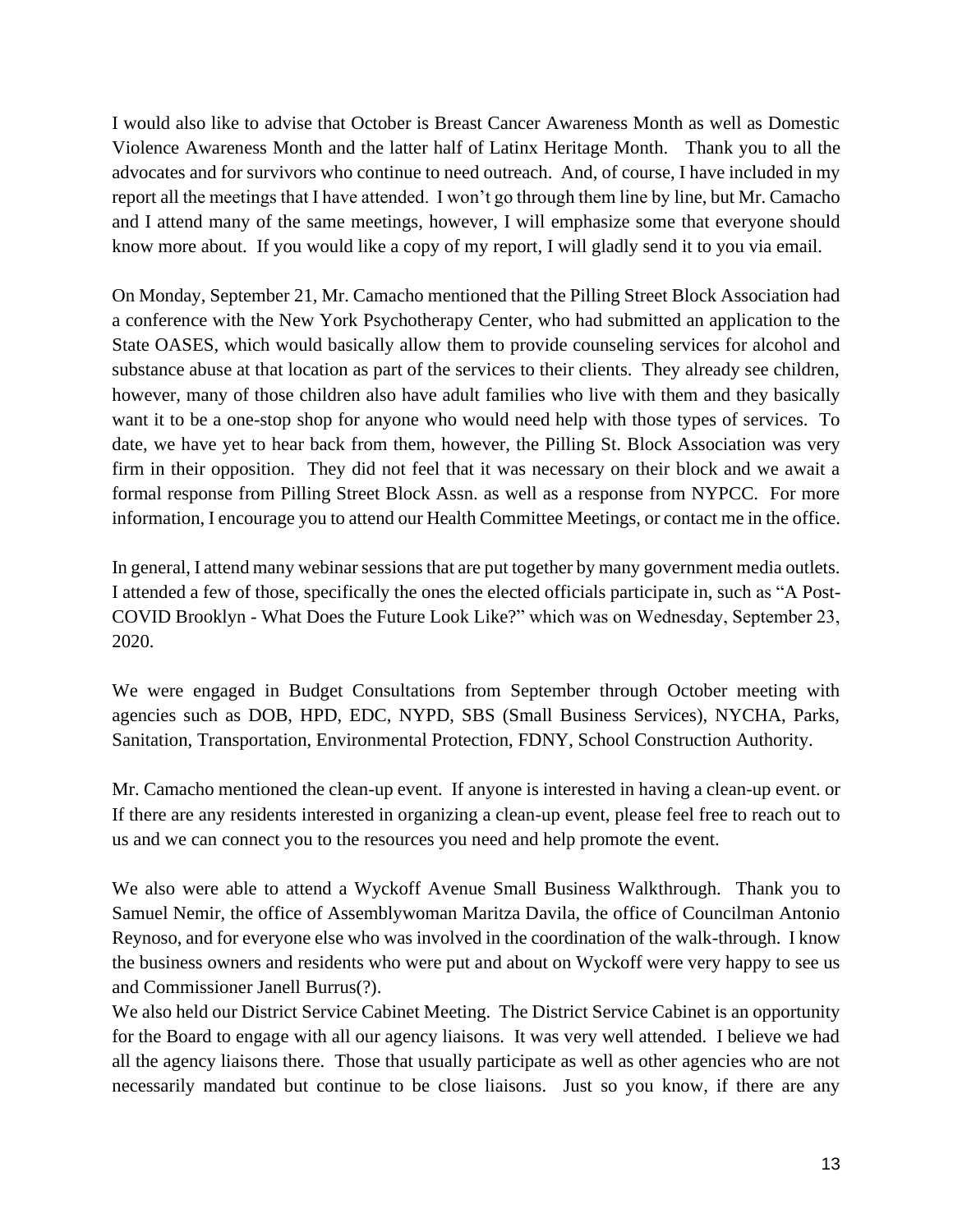questions, whether it is a 311 question, or in the form of being related to 311, that is the forum in which we have that conversation.

And, moving us along, I was in a virtual meeting this morning with National Grid regarding Local Law 30 and Local Law 152. These are both regarding local laws that were designed to make sure that the gas infrastructure is updated to avoid any safety issues as the infrastructure ages across the City, they have very specific timelines, and they must make sure that everyone has an opportunity to make an appointment to make sure their equipment is updated.

I will conclude the meeting portion of my report. I will share that FDNY is advising folks to change your clocks and change your batteries. We all know that the end of Daylight-Saving Time is approaching, and they will be in Bushwick on October 27, from 3:00 p.m. to 4:00 p.m. at Knickerbocker Plaza and they will be handing out additional materials, so please save the date.

# **6. Committee Reports**

### **Parks Committee:**

Green Thumb Program: (Louisa Chan). We had a Green Thumb Presentation earlier this month on September 21st. The Coordinator from the New York City Parks Department did an overview of the program, who Green Thumb is and the types of services they support. Mr. Camacho mentioned that the Park's leagues are using both Hope Ballfield and Soccer Super Kids are using the Bushwick Playground. Otherwise, that is the only update that I have. Mr. Camacho said that only 2 parks applied for the winter: i.e., Quebradillas and one was Hope Park, and the other was Bushwick L Park.

# **Arts, Culture and Technology Committee:**

The committee met with a group that was proposing a public art installation in Maria Hernandez Park earlier this year in May. It is a wooden structure that is the head of a wolf. The name of it is "Timber Wolf". It will be an eco-friendly installation and some of the materials and there are different themes and the way that it is constructed, it is not something that people can climb on. However, they went to Parks and they went to the local businesses to put it together and some local galleries and other members in the neighborhood. One of the folks is the Clean Bushwick Initiative and is also involved in the project. Earlier in the year the committee asked for them to postpone to make sure there was time for community involvement, however, they shared that due to the time frame, that the artist and two of the partners involved in the project were going to have to go out of town and they wanted to do the project this year and they did not want to wait until it was too late. At this time there are not too many people outside and the installation will only be for a year. The committee did not have a quorum however there were no objections to the project. Moving forward. Any committee members making comments. Dustin Sonneborn added that growing plants are part of the installation and they wanted it to start growing as soon as it could. We told them that we would bring it to the full board, and they could start as soon as they wanted.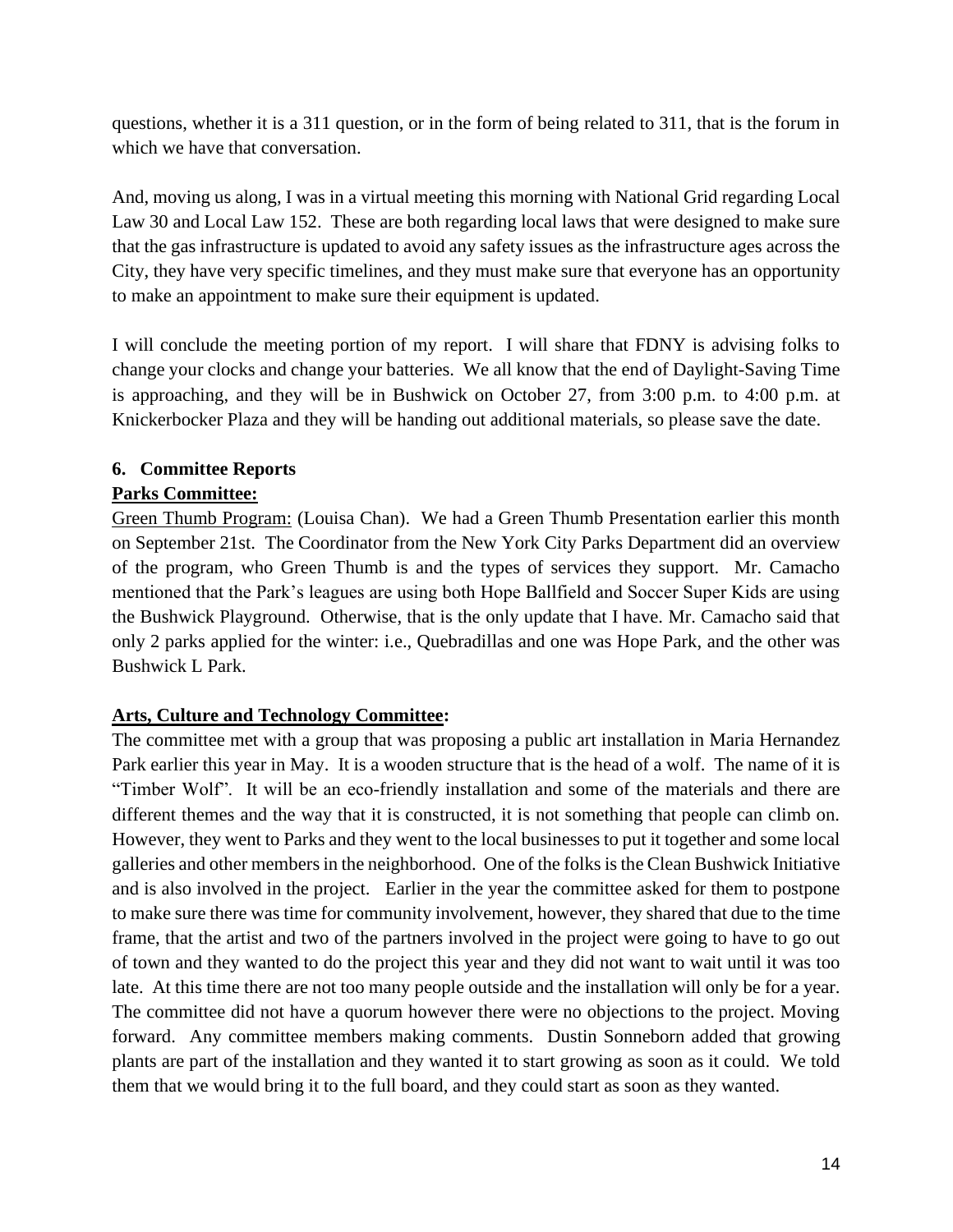#### **7. Recommendations**

1. Recommend that Arts Culture and Technology move forward with the Timber Wolf Project: Blanket Vote: All members present in favor- 1 Abstention.

2. Budget Committee Meeting: Pending recommendations to approve the prior recommendations for the Budget Requests. Motion made by Robert Camacho to take the budget as is. Seconded by Mary McClellan. All in favor: AYE. No opposition, No abstentions. Motion Moved.

- **8. Old Business**:None
- **9. New Business**: None

#### **10. Announcements**

- a) Mary McClellan: Do not forget flu shot at Woodhull Hospital and it is free.
- b) Crystal from North Brooklyn Coalition: announcing legal and criminal justice advocacy and there is sexual abuse counseling. Can be reached at 718 372-4073.

c) Taeka Haraguchi: COVID Works from the Comptroller's Office; employer must pay prevailing wages, public worker projects, extra measures taken to return unclaimed wages to workers. Have outreach workers to make claims. Also, Comptroller's Office proposed free tuition at all CUNY Community Colleges with a goal of overhauling New York City's Work Force Development strategy. Offering applicants tuition free college, early college high school, apprenticeships. Pandemic has upended our economy, and displaced thousands of workers and we are moving to lessen the equality gap. Since March, the Comptroller's Office has reclaimed \$2,000,000 in unclaimed wages to more than 100 workers. Are still continuing with outreach efforts, so if you are involved in an organization and want to learn more, the email is put in the chat.

d) Hercules Gardens on 87A Cooper Street: Address these issues of noise and taking over abandoned property lot with loud music and DJ's blasting music every weekend. People driving in and driving out and people biking in and biking out with loud music at Cooper Street and Evergreen Ave. The lot is supposed to be a Green Thumb, but it appears that a group is using space for weekend parties. The Owner needs to be found. Want to know if the CB can do something about it. Mr. Camacho replied that we are going to look into it. He and Celeste will go by and find out of garden is certified or not certified. We want to find out what we can do to close it down legally. We will ask the Inspector to go with us and find out who is in charge of the situation up there. Celeste advised she will check with NYC Parks Green Thumb at this location to see if there are other organizations that have oversight, and they will let us know. This space